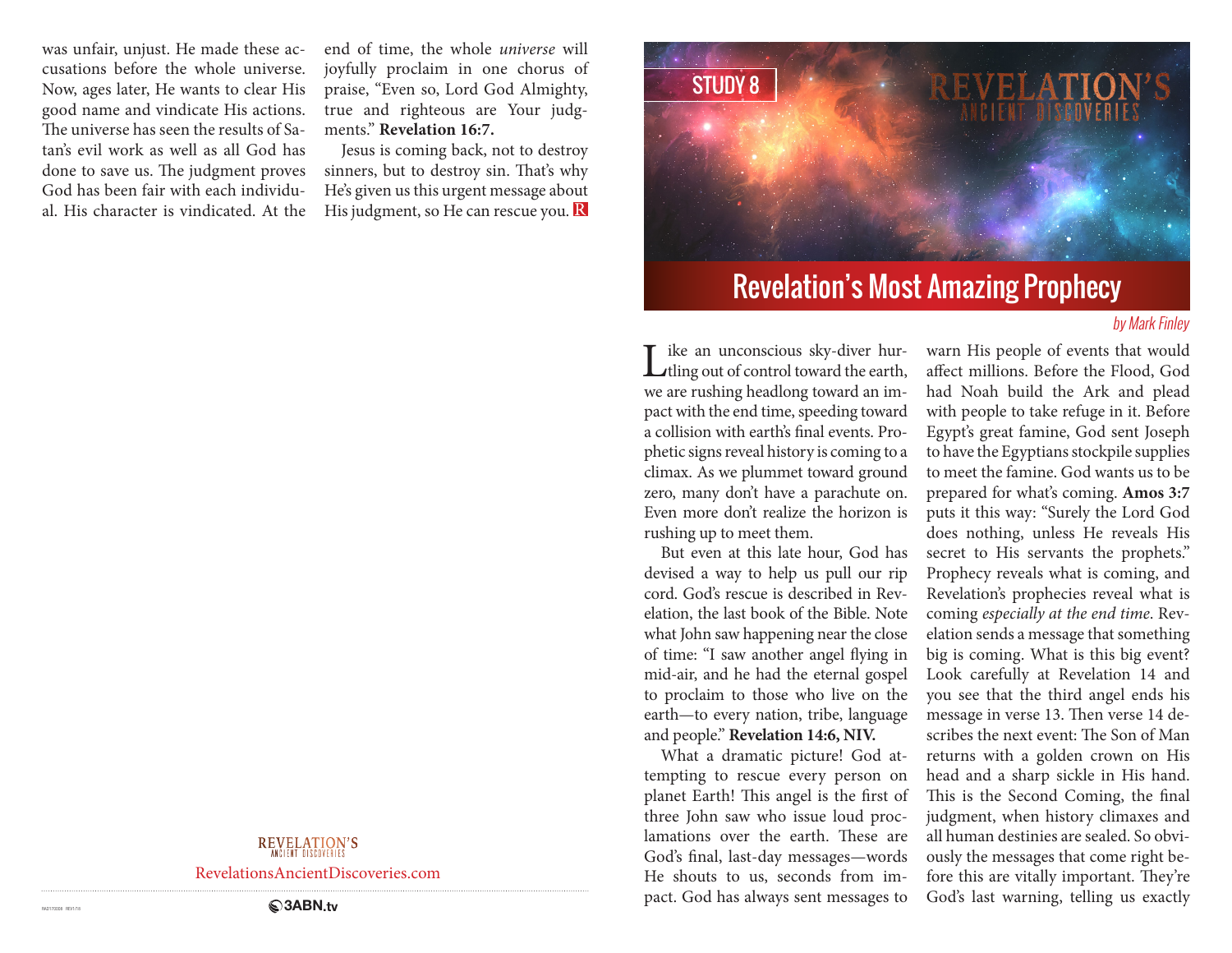how to open our parachutes as the end of time rushes up to meet us!

Look again at the angel's message: "I saw another angel flying in mid-air, and he had the eternal gospel to proclaim to those who live on the earth to every nation, tribe, language and people." **Revelation 14:6, NIV.** Who is this message for? Is it aimed only at Canadians or those who speak Spanish or those who live in big cities? No, it's for everyone, a universal message for the whole world.

The angel is preaching "the everlasting gospel." The gospel doesn't change. The good news that saved Paul is the *same* good news

> obey Him at a time when millions feel responsible only to their own

"inner sense" of right.

last person on earth. There's only one parachute ever made that can rescue sinful human

beings— Jesus' love and salvation. The everlasting gospel answers the most important question you'll ever face— What must I do to be saved? We're sinners, both in nature and in behavior. But we can't see the problem if we just keep saying, "I'm OK, everything's fine. I'm no worse than most other people." If we don't understand our fall from grace, we won't see the day of final judgment rushing up to meet us. We won't pull the ripcord. Then the everlasting gospel, that essential parachute, can't save us.

The angel continues in **Revelation 14:7:** "Fear God and give glory to Him, for the hour of His judgment has come; and worship Him who made heaven and earth, the sea and springs

of water." This message has *four parts*. FIRST, "**FEAR God.**" To *fear* means to stand in awe, deeply admire, reverence, or respect. Those we respect we long to please or obey. Fearing or respecting God and obeying Him are often linked together. **Ecclesiastes 12:13, KJV** says, "Let us hear the conclusion of the whole matter: Fear God, and keep His commandments: for this is the whole duty of man."

God's last-day message calls us to obey Him at a time when millions feel responsible only to their own "inner sense" of right. Millions feel "I can do whatever I choose; I'm accountable

that will save the **God's last-day message calls us to** no standard of right only to myself; there's or wrong outside of my own mind." But the book of Revelation shouts an urgent call: "Fear God"—obey

> God. There *is* a standard outside of your mind. God sends an urgent, loving, truth-filled message calling us back to obedience to Him.

> SECOND, **Revelation 14:7** says, "**Give GLORY to Him.**" Giving God glory means honoring Him in everything we do. Glory is a word reserved for the highest form of adoration. To give God glory means our entire lifestyle is surrendered to His will. **1 Corinthians 10:31** says, "Therefore whether you eat or drink, or whatever you do, do all to the glory of God." **1 Corinthians 6:20** adds, "For you were bought with a price; therefore glorify God in your body and in your spirit, which are God's." Glorify God in all your actions. You don't glorify God by placing abu-

sive substances in your body or by polluting your mind with this world's filth. You do it by saying, "Lord, my body, mind, and spirit are Yours."

THIRD, **Revelation 14:7** says: "**Worship Him who MADE** heaven and earth, the sea and springs of water." Why should we *fear* and *glorify*  and *worship* God? One good reason the Bible gives is that He's the Creator. We worship the true God, the One who created us. **Revelation 4:11** echoes: "You are worthy, O Lord, to receive glory and honor and power; for You CRE-ATED all things, and by Your will they exist and were created." In an age when the popular, so-called scientific view is that we evolved over millions of years from simple life forms like amoebas to complex forms of life called humans, God calls us back to worshiping Him as the Creator, back to exalting Him as the One who made all things.

Earth's final conflict will pivot on

this subject of worship: While **Revelation 14:7** calls us to worship the Creator, **Revelation 14:9** calls us to *avoid*  worshiping the beast. These two worships—of the Creator or the beast form the heart of a titanic struggle between good and evil. The coming economic boycott, the enforcement of the Mark of the Beast, the mysterious #666 all have to do with this final battle over worship. We'll fully explain the significance of what it means to worship the Creator and how to avoid receiving the Mark of the Beast in future presentations.

FOURTH, **Revelation 14:7** says, "**The hour of His JUDGMENT has come.**" Here is a double meaning: Certainly God will execute judgment and put an end to sin. But in another sense He Himself is the subject of judgment. Remember that at the beginning of time, a rebel angel challenged God's character. Lucifer claimed that God